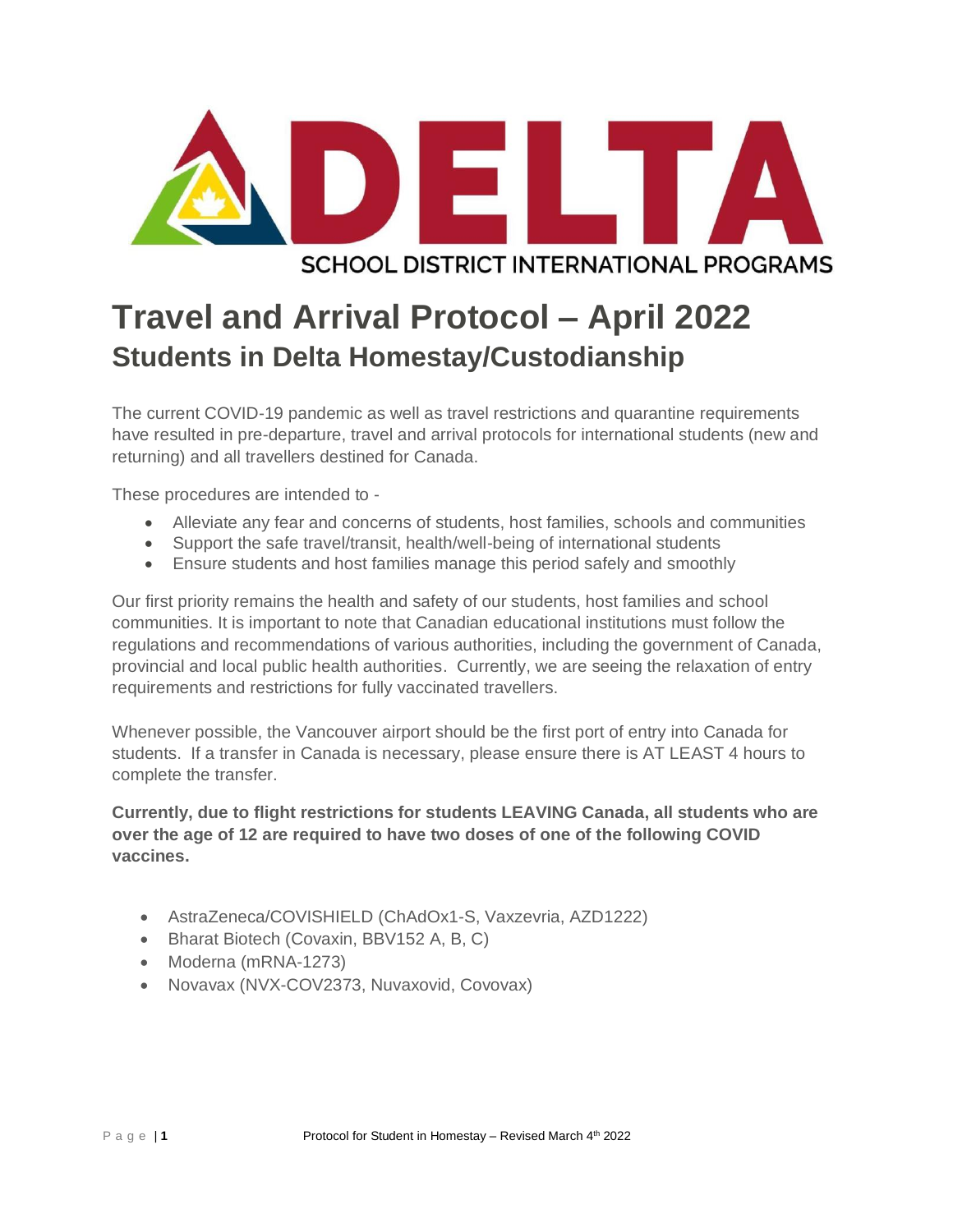- Pfizer-BioNTech (Comirnaty, tozinameran, BNT162b2)
- Sinopharm BIBP (BBIBP-CorV)
- Sinovac (CoronaVac, PiCoVacc)
- or a single dose of the Johnson & Johnson (Janssen) vaccine

Full vaccination must be complete at least 14 days prior to entering Canada and can be from a combination of accepted vaccines (e.g. first dose Pfizer, second dose Moderna).

Provided other conditions are met, travellers who have received these vaccines are exempt from Quarantine.

Currently, other vaccines are not acceptable. It is also not accepted to have one dose of the vaccine and proof of recovery.

Please also go to the official website that explains the process for vaccinated travelers to enter Canada. It is important to be familiar not just with the information in this package but current official instructions at the time of your travel.

# [Current Travel Information from the Government of Canada](https://travel.gc.ca/travel-covid/travel-restrictions/covid-vaccinated-travellers-entering-canada#pre-entry-testing)

Please note that in not following these protocols, students may be denied entry into the country, or may be dismissed from the program with no refund. Government authorities may also fine students for non-compliance in certain situations.

**For Action – Please make sure you fill out the form at the back of the package and return it to** [croesler@GoDelta.ca](mailto:croesler@GoDelta.ca) **by Monday, March 21st 2022.**

**Students should download What's App to their phones and other devices either before arriving or immediately upon arrival and check emails frequently for orientation and other information. Secondary students will receive instructions on how to log into a Delta Learns account which will be used for communication throughout their time here.**

# Pre-Departure

**Communication and Relationship Building Between Homestay and Natural Families**

- Have several Zoom or Skype meetings to get to know one another
- Share how you have been living during the COVID-19 experience and the precautions being taken, as well as your hopes moving forward
- Exchange emails and cell phone numbers and program into phones
- Confirm arrival and airport pick-up plans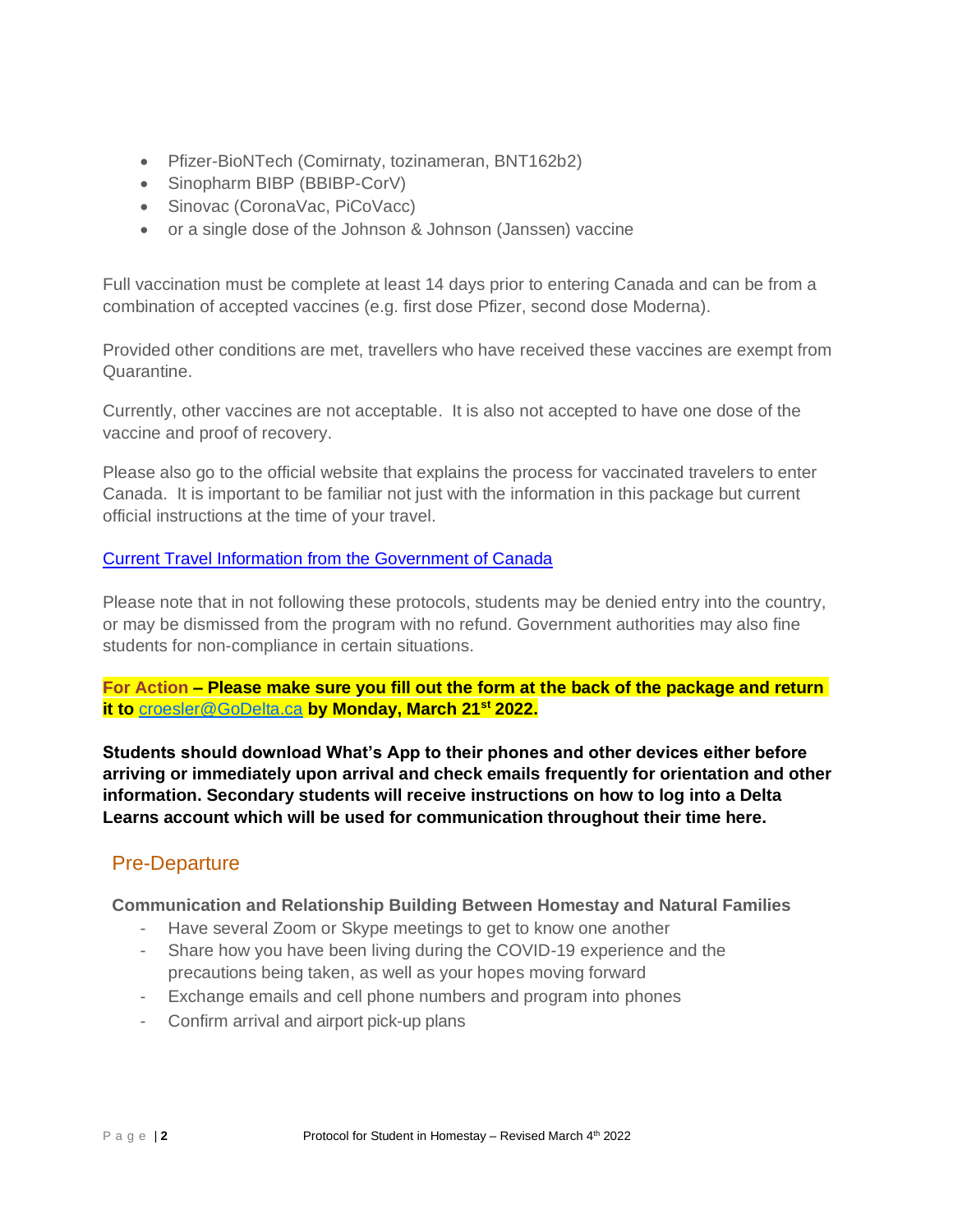- Build relationships and trust between the families
- **Please download What's App before you arrive and ask your host family to do the same**

## **Consider Pre-Purchasing a Canadian cell phone plan and SIM card**

- all high school students are required to have a Canadian cell phone number for safety reasons
- One option is to get a Canadian cell number and plan before you come to Canada. A SIM card can be delivered to your home!
- <https://try.gophonebox.com/newarrivals/>
- The other option is that homestays will take the student and help them with this shortly after arrival

#### **Keeping Health Risks Low**

In the weeks leading up to your departure, keep your social circles minimal, wear a mask, do not go to any large parties or events, etc. We want you to be COVID free when you travel, and be able to travel as planned and scheduled.

#### **Medical Check / Testing**

- As of March 1<sup>st</sup>, 2022 there are three options for pre-departure testing/proof of COVID recovery.
- The first choice is a PCR test within 72 hours of departure. This is not 72 hours prior to when you leave your closest airport, but 72 hours before your final flight departs for Canada. For example, if you are flying from Rome to Amsterdam to Vancouver, the test must be completed 72 hours prior to your departure from Amsterdam, not Rome.
- The second choice is a negative professionally administered negative antigen test taken no more than one day before your flight.
- For those who have recently recovered from COVID, they may present a POSITIVE PCR test result from at earliest 10 days before travel and at latest 180 days before travel. This positive result must be from an official lab and must also be from a PCR test. The date of the test result must be clearly indicated on the results and they must be in English or a certified translation. A positive antigen test is not acceptable.
- Those who test positive for COVID-19 and cannot travel as scheduled should contact [ksymonds@GoDelta.ca](mailto:ksymonds@GoDelta.ca) immediately to discuss other departure options.
- Please bring a copy of your test to the airport and be prepared to present it to border services in Canada as well. Your test results can be in paper or electronic form and must include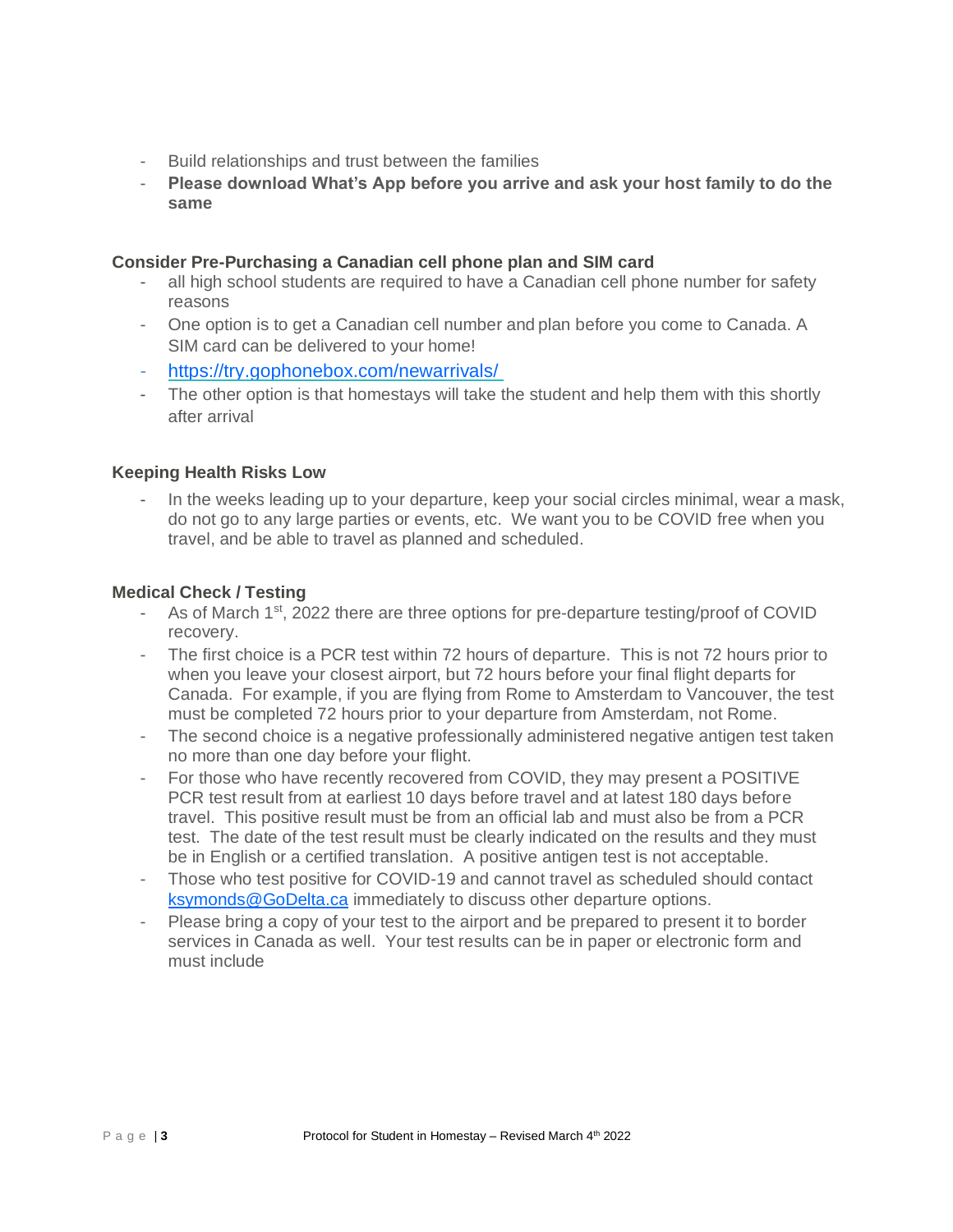- Your name and date of birth
- The name and address of the clinic/facility/lab that performed the test
- The date and time the test was conducted
- The type of test
- The test result

Unless you have recently had COVID and have the proper documentation to show this, all students, whether vaccinated or not, must have a negative test to travel to Canada.

For more information on pre-departure testing requirements, please see the link [HERE!](https://travel.gc.ca/travel-covid/travel-restrictions/covid-vaccinated-travellers-entering-canada#pre-entry-testing)

## **Completing Arrival Plans**

- Download and complete the ArriveCAN App (available for IPhone and Android).
	- You must fill in this APP before departing. However, do not download and complete the app more than 72 hours before departure. You require your negative test results to complete the app
	- You may need to do a **daily check-in** on the app after you arrive if you are in quarantine
	- Failure to do this may result in a visit from local police, a visit from local health authorities and/or a fine
- Please also make sure you have handy your Homestay address and contact information
- Instructions for filling in the ArriveCAN App can be found [HERE.](https://www.godelta.ca/content/student_arrivals)
- The Government of Canada also has some advice for downloading the app and filling in information [HERE!](https://www.canada.ca/en/public-health/services/diseases/coronavirus-disease-covid-19/arrivecan/help.html#a2)

To be considered for a quarantine exemption from the 14 day quarantine, your proof of vaccination and potential quarantine information must be uploaded to the ArriveCAN app. In the app you must provide the following information –

- The details of your first dose (date, country and vaccine name)
- The details of your second dose (unless you had the Johnson & Johnson vaccine)
- A photo or pdf of the record of your vaccinations. This MUST be in English or French OR must be a certified translation into English or French. Records or receipts in your home language will not be accepted.

Failure to correctly fill in the app or upload documents according to the instructions MAY mean that you will have to quarantine.

If you have had a third dose, please also bring that information with you.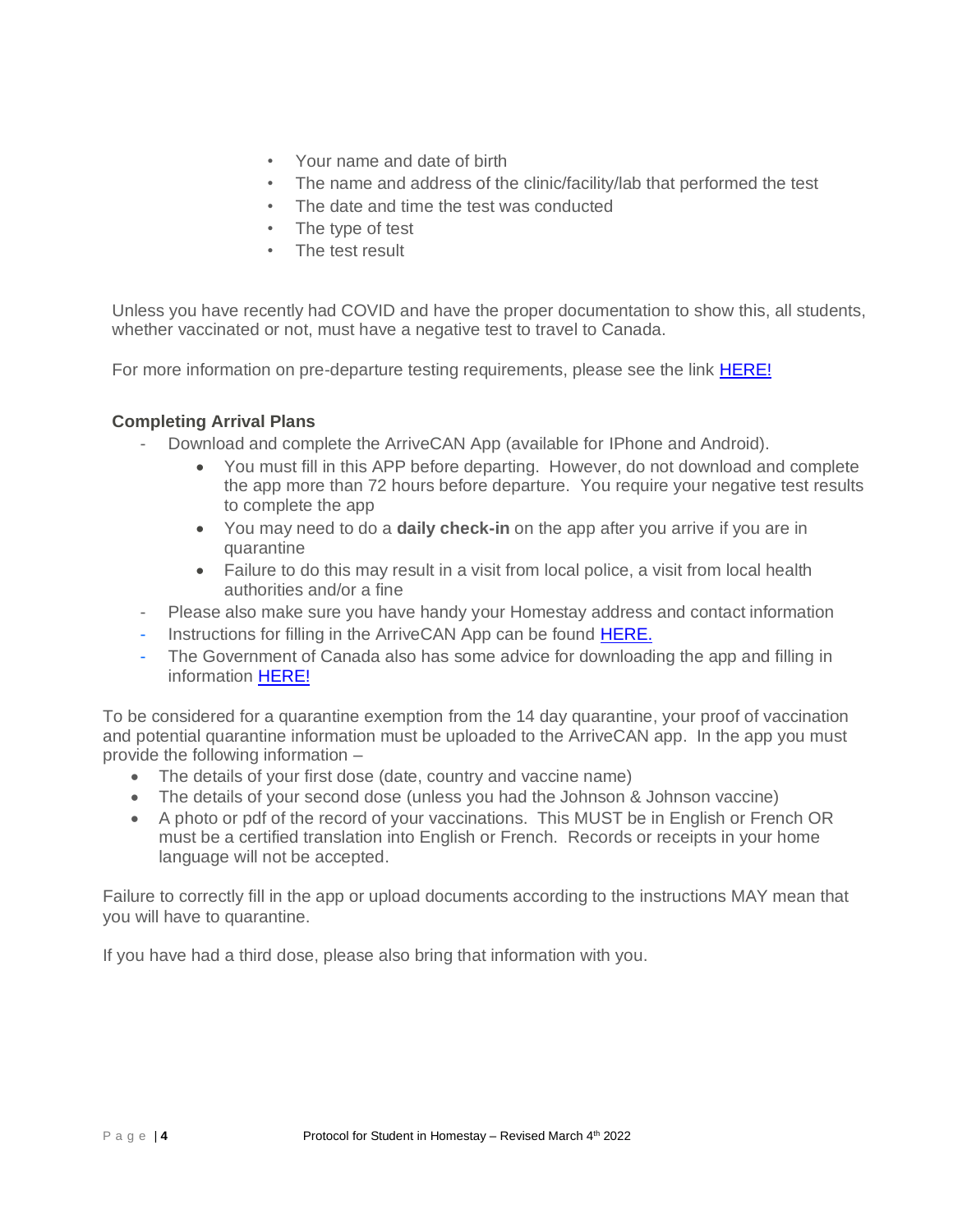# **Pre-Register for your Arrival COVID Test (REALLY IMPORTANT)**

- Expect that you will be asked to have a COVID test upon arrival (unless you have recently recovered from COVID and have the proper documentation to prove this)
- [Pre-register for your Arrival test HERE](https://www.lifelabs.com/flyclear/onarrival/?myProvince=bc)
- Your arrival COVID test will be issued at your first entry point in Canada, so book appropriately
- Please use the same email address as on your ArriveCAN app
- There is no charge for this test

#### **Set up your @deltalearns email account**

#### **Download the BC K to 12 Health Check App**

- You will need to do this health check everyday before attending school

# Packing

**All secondary school students need to have a cell phone and a laptop when coming to Canada for the 2021-2022 school year.**

In addition to regular packing requirements as in the Student Handbook please also bring –

- 60 disposable face masks OR 30 disposable and 1 cloth face mask
- One large bottle of quality hand sanitizer
- Box of Nitrile gloves
- Thermometer

Please give at least 15 disposable masks and the box of gloves to your homestay upon arrival.

**It is important that masks are of good quality and fit properly. If you have some, N95 (FFP2) masks are the best, followed by medical grade masks and then multi-layer cloth masks should they fit properly. Consider double-masking if you do not have N95 masks.**

## [Tips for Making Sure Masks Fit Properly](https://www.canada.ca/content/dam/phac-aspc/documents/services/publications/diseases-conditions/covid-19-mask-fit-properly/covid-19-mask-fit-properly-en.pdf)

Students should also, in their carry-on luggage, have at least 2 masks, a travel sized bottle of hand-sanitizer (100 milliliters or less) and some disinfecting wipes.

Please also make sure you have the following documents packed in your carry-on luggage in clear folders. Students should make sure they have both paper copies of all documents AND digital back-ups.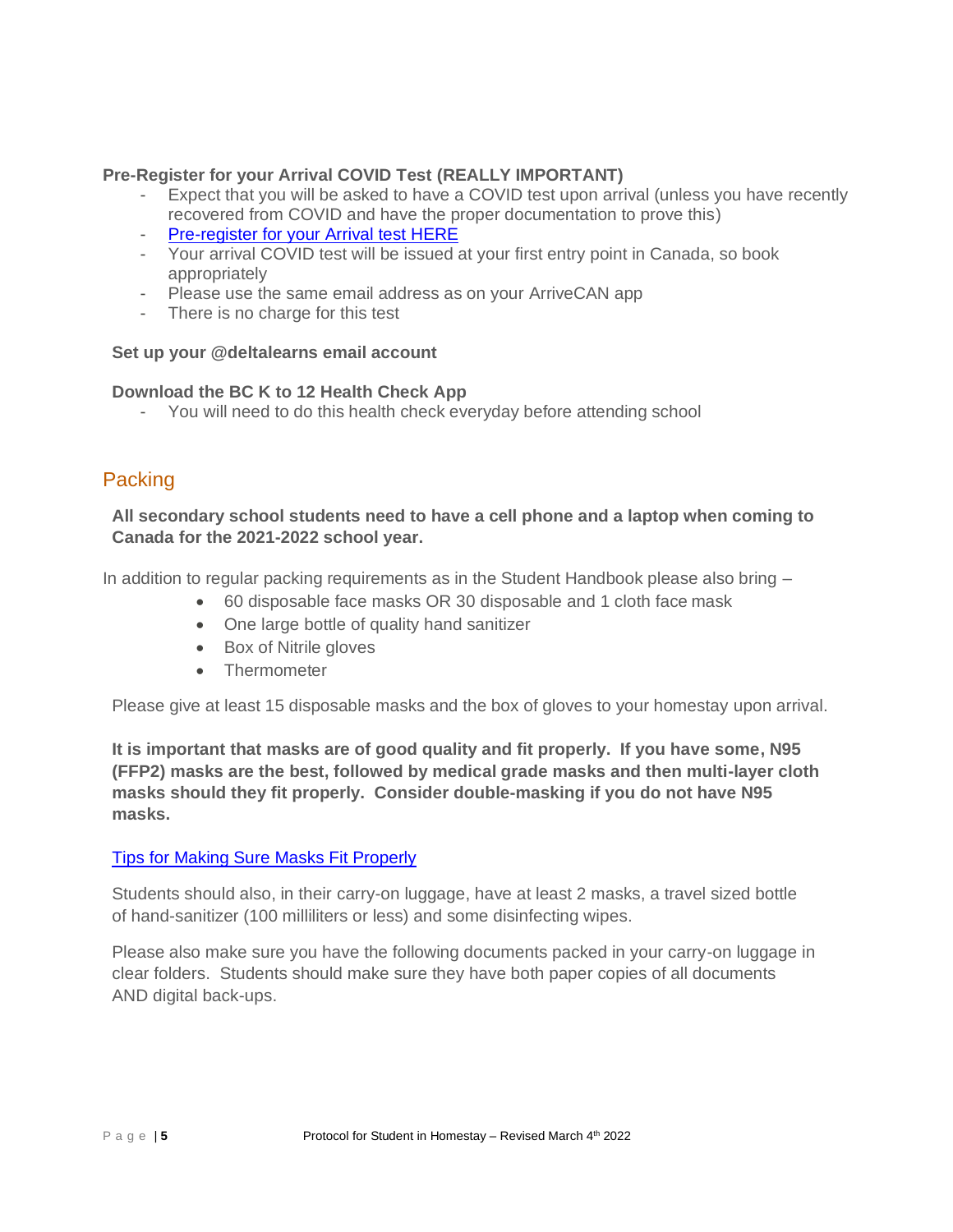- Passport
- Letter of Acceptance
- Custodianship documents
- Study permit or permit confirmation document (Letter of Invitation) if you have one (if you don't have a study permit make sure you have an ETA and any other necessary visas arranged)
- Homestay profile and contact information
- Pick-Up and Contact information sheet for our staff
- PCR test results/Antigen test result/Positive PCR COVID test results
- Records of all COVID vaccinations
- Copy of this document, signed by yourself and your parents
- If you have a host family of an older age or who is an essential service worker, there will be an additional document you receive

## **These documents (including this document) constitute the required proof of quarantine plan that all people entering Canada must provide.**

Please also bring a change of clothes and travel appropriate snacks.

If you have recently received a new passport or study permit, please bring both the old AND new documents with you.

# Airport and Flight

#### **Wear a Mask**

- Wear a good quality, well-fitted mask (or double mask) in the airport at all times whether fully vaccinated or not.

#### **Wash hands frequently and avoid touching your face**

#### **Practice Physical Distancing**

- Be aware of your surroundings
- Avoid busy areas of the airport
- Avoid unnecessary movement within the airport go to your gate and stay in one place
- If they are open, avoid restaurants and food kiosks

#### **Use hand sanitizer when necessary**

If you are unable to wash your hands regularly at the airport or during your flight, please use hand-sanitizer, especially if you touch anything on the plane and before you eat.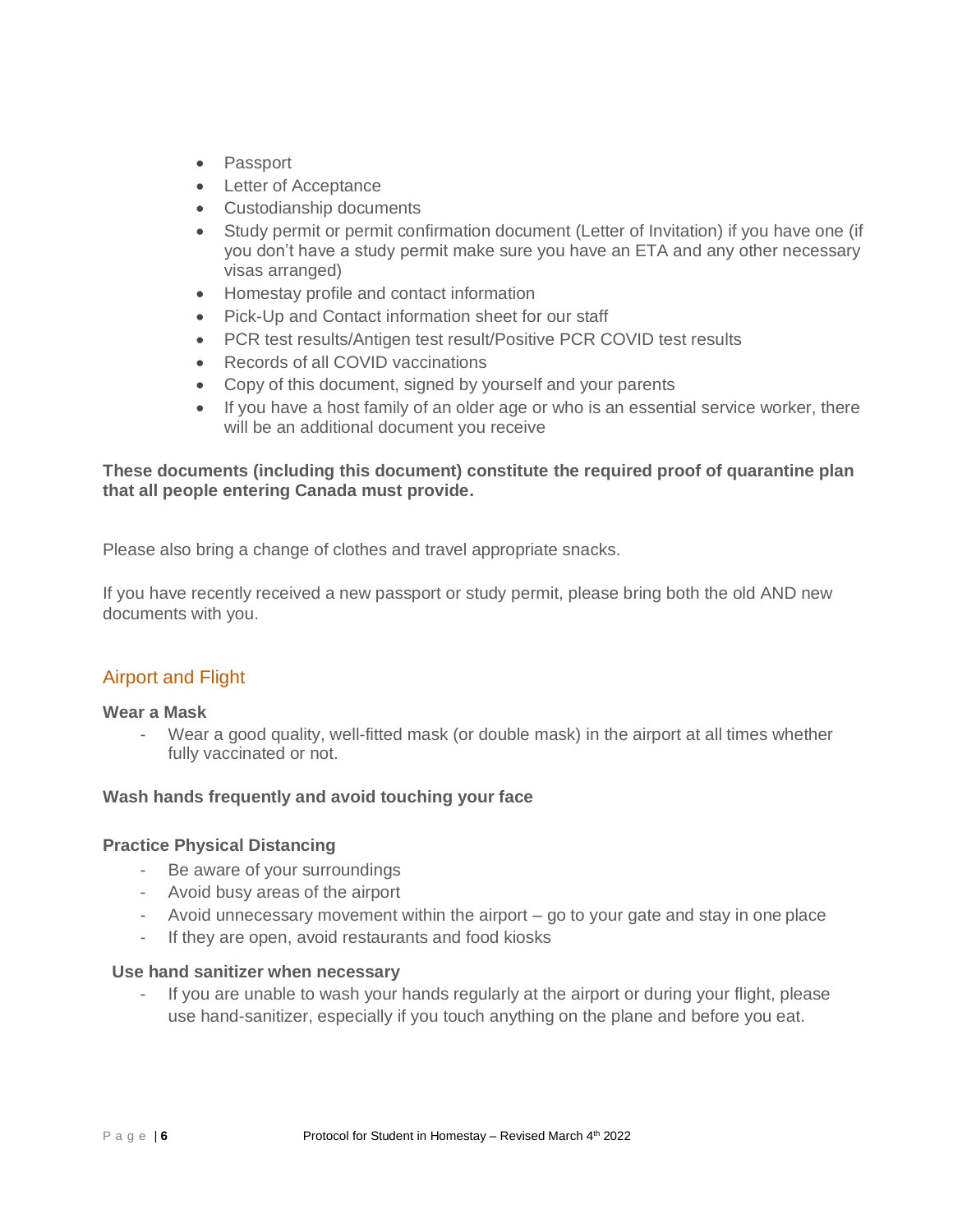#### **Sanitize your personal space and high touch areas**

Before sitting down on the airplane, wipe down your seat area, including armrests, seatbelt buckle, eating tray, touch screens and remote controls, etc. with a good quality disinfecting wipe.

#### **Minimize trips to the washroom**

- Of course, use the washroom as needed, but avoid moving around the plane if not necessary. When using the washroom make sure to flush the toilet with the seat down and wash your hands thoroughly afterwards. Avoid opening the door with your bare hand after washing your hands.

#### **Touch as few surfaces as possible**

- Keep your hands to yourself.
- Avoid touching surfaces unnecessarily in the airport. When that is unavoidable (checking in, going through security, etc.) wash your hands thoroughly immediately after.

#### **Keep your cell phone charged**

- You will need your cell phone to contact your homestay family or the person who is picking you up when you arrive. Please make sure that it is charged throughout the flight.
- If you are using your phone throughout the flight to watch movies or play games, please wipe it down with a disinfecting wipe frequently.

## **Bring some food with you as the restaurants or stores may not be open and flights may not be serving food.**

Make sure it is food that you will be allowed to take on the flight. Check with your airline.

#### **Bring a refillable water bottle with you.**

# **If you need help at the Airport go to the Information desk or look for volunteers who can help you.**

# Arrival at Vancouver Airport

Upon arrival in Canada proceed through the airport while maintaining physical distancing (2m away from other people) and wearing a mask.

Have the documents outlined under 'Packing' ready to provide to Canada Border Services. Border Services prefers these documents in paper form. Do have a digital back up, however, just in case.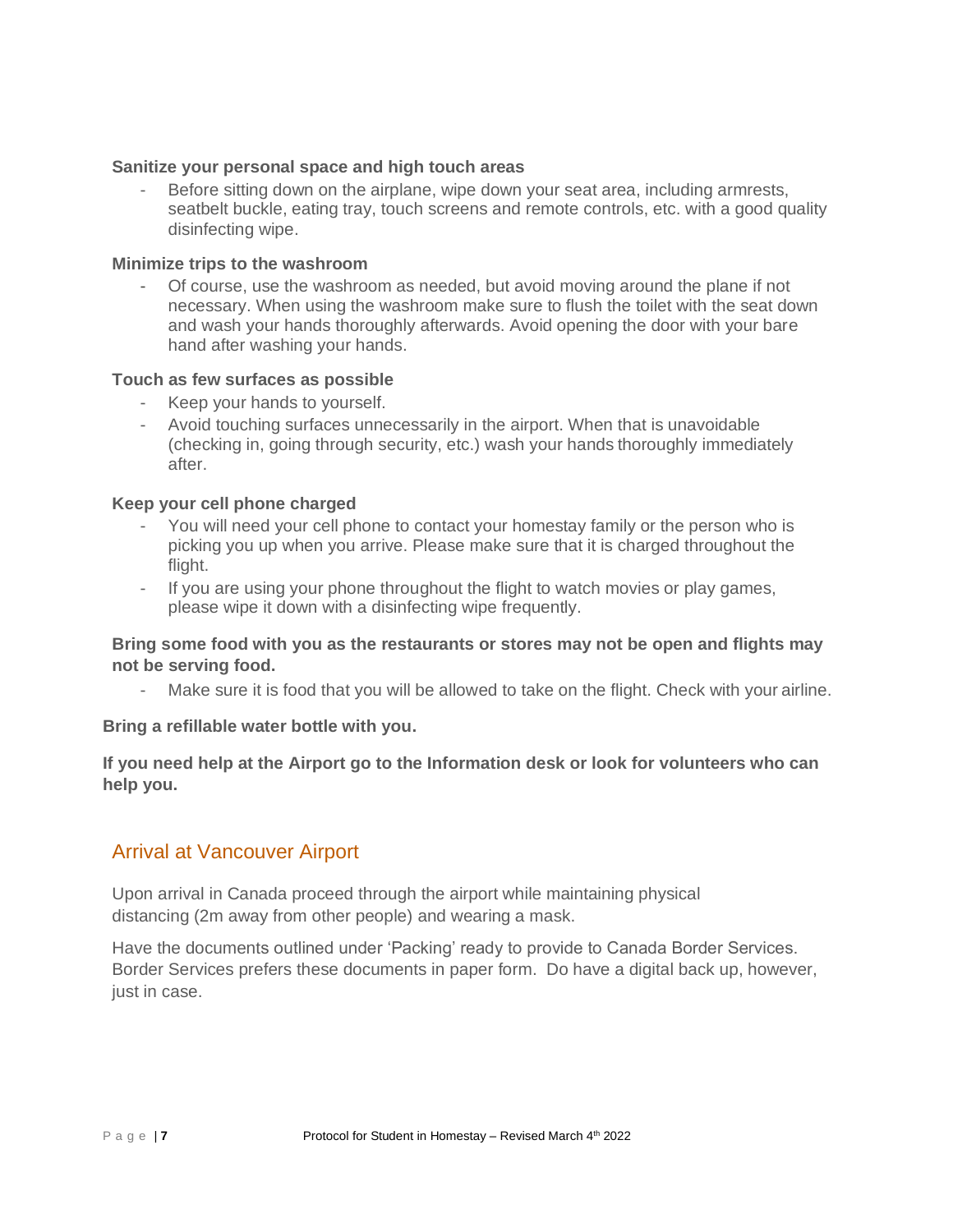Students will also be required to undergo a screening by a border services or quarantine officer to assess for COVID symptoms.

#### **Wear a fresh mask**

- You should be wearing a mask throughout your flight
- When you arrive, please dispose of that mask, thoroughly wash your hands and put on a new mask. Consider double-masking
- Avoid touching surfaces in the airport, and when you do, immediately wash your hands
- You will keep your mask on until you arrive in your homestay or place where you will be living

# **Text your host family/person who is picking you up**

- Once you have left the plane, immediately text/what's app your homestay to let them know youhave arrived and that you are off the plane
- Text/What's App them again when you have picked up your luggage

# **Be prepared to speak about your quarantine plan as you will be assessed**

- Have print outs or screenshots of your plans and documents
- Have any confirmation numbers
- Know the name and address of your host family (bring your homestay profile)
- Bring any documents provided to you by the school district (including this document)
- Know the name of the person who is picking you up and how you are getting to your homestay
- Be able to show the ArriveCAN App confirmation code on your phone (with your name visible on it)

Canada Border Services will review the documentation of a fully vaccinated student (including what has been entered on the ArriveCAN app) and determine whether the documentation meets the necessary requirements to be exempt from 14 day quarantine.

The Canada Border Services agent will make the final determination.

Students must be aware that even if fully vaccinated, the determination may be made that they have to complete a 14 day quarantine anyways. Therefore, please be comfortable with ALL of the information in this handout. All travellers need to bring all documentation to prove they have a plan for 14 day quarantine if needed. This document (signed) and the information on ArriveCAN are considered your Quarantine Plan.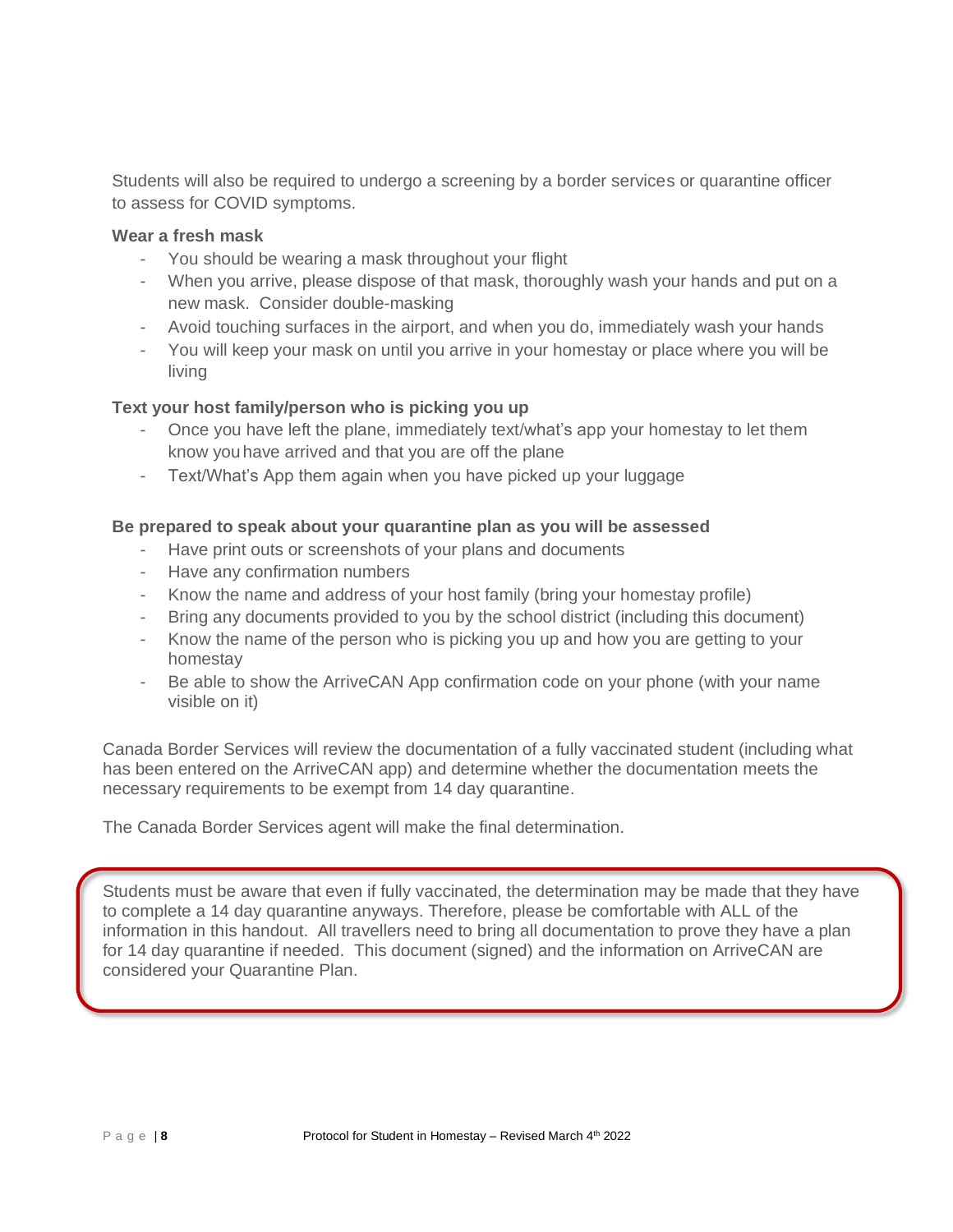# **Proceed through immigration and baggage pick up while maintaining physical distancing**

- Don't rush. Take your time and keep plenty of space between you and others.
- If you are a new student who has a study permit approval letter, **PLEASE MAKE SURE YOU GET YOUR LUGGAGE AND THEN PICK UP YOUR STUDY PERMIT (if you have applied for one) BEFORE EXITING TO THE ARRIVALS HALL.** If you are unsure what to do, ask at the information desk.
- Message your host family when you have your luggage and again when you have picked up your Study Permit

## **Take your COVID test**

- You will very likely be asked to do a COVID test at the airport. Please book this in advance. If asked, please DO NOT do a take home test – tell them you are an International Student and your program says you must test at the airport (unless Vancouver is not your first port of entry into Canada). You will be contacted approximately 2-3 days after the test with the results.
- You do not have to isolate waiting for the result (unless you have been told to Quarantine). Simply monitor yourself for symptoms and track where you go and who you are in contact with for 14 days after arrival.
- For those transferring planes within Canada, the test will be issued at your first point of arrival in Canada. In this case it may be a take home test that you will complete upon arrival. If you have questions about completing this test, contact the test provider.
- Some lucky individuals are not asked to test. If that is you, consider it to be your lucky day!

If you are considered not fully vaccinated (likely do to problems with your documentation, you will be given a take home test to do on Day 8 of your 14 day quarantine. Please give this kit to your host family when you arrive.

If you have been told to quarantine for 14 days, please do not leave the airport without your Day 8 test.

The processing order is …

- 1) Canada Border Services
- 2) Luggage Pick Up
- 3) Study Permit Pick Up (for new students only who have applied for a study permit)
- 4) COVID test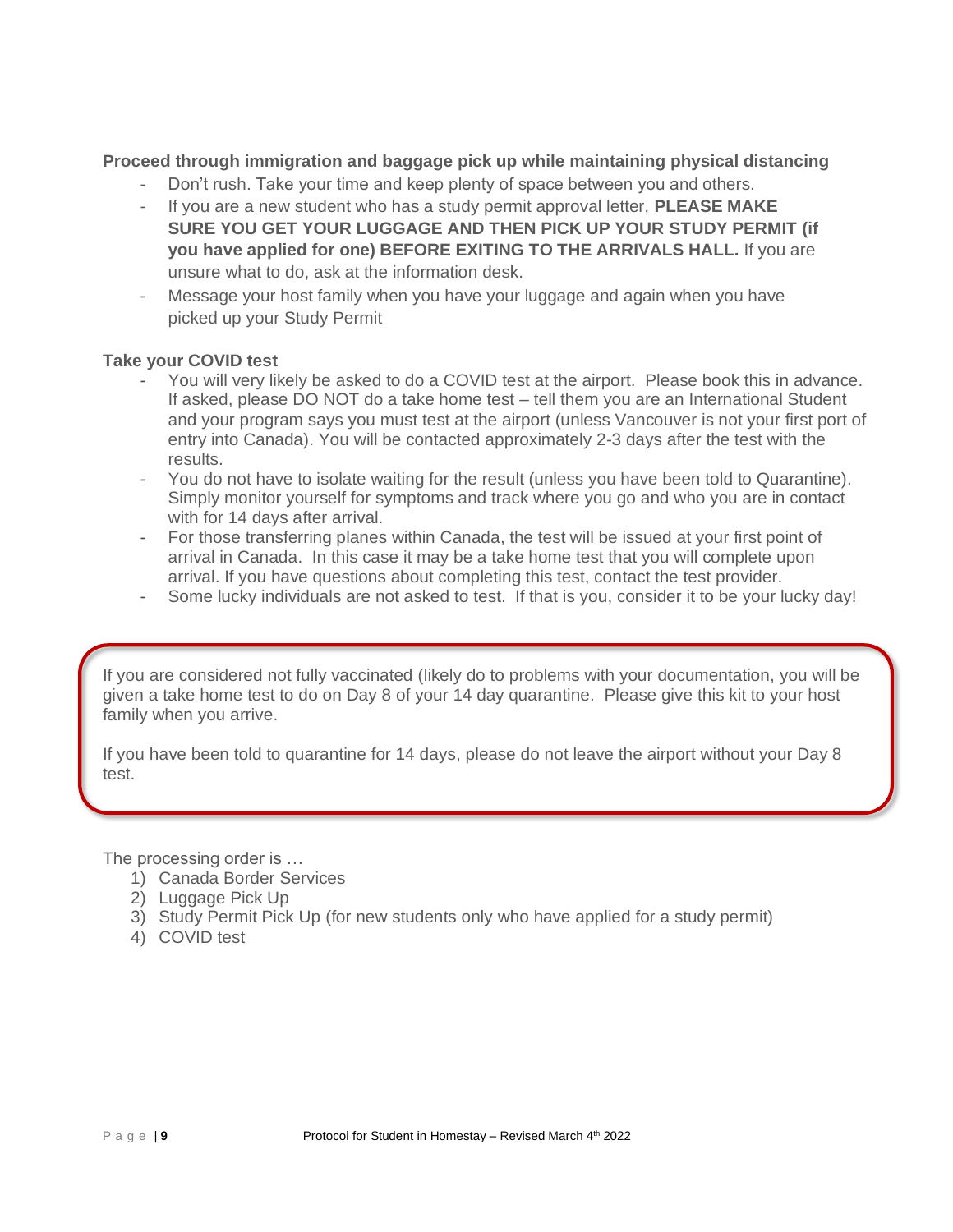## **Pick Up Options**

- General public is allowed back into the airport. However, the pick-up area has moved and could be quite confusing for students (international arrival area).
- Please discuss with your homestay whether they will wait for you in the arrival area inside the airport OR if they will wait for you outside as per the pictures below. Some people are more comfortable in crowded areas than others.

**If you are arriving from INSIDE Canada (Domestic flight) your homestay will meet you in the arrival area OR here just outside the exit doors. Please note you have to go down one floor inside the airport before exiting.**

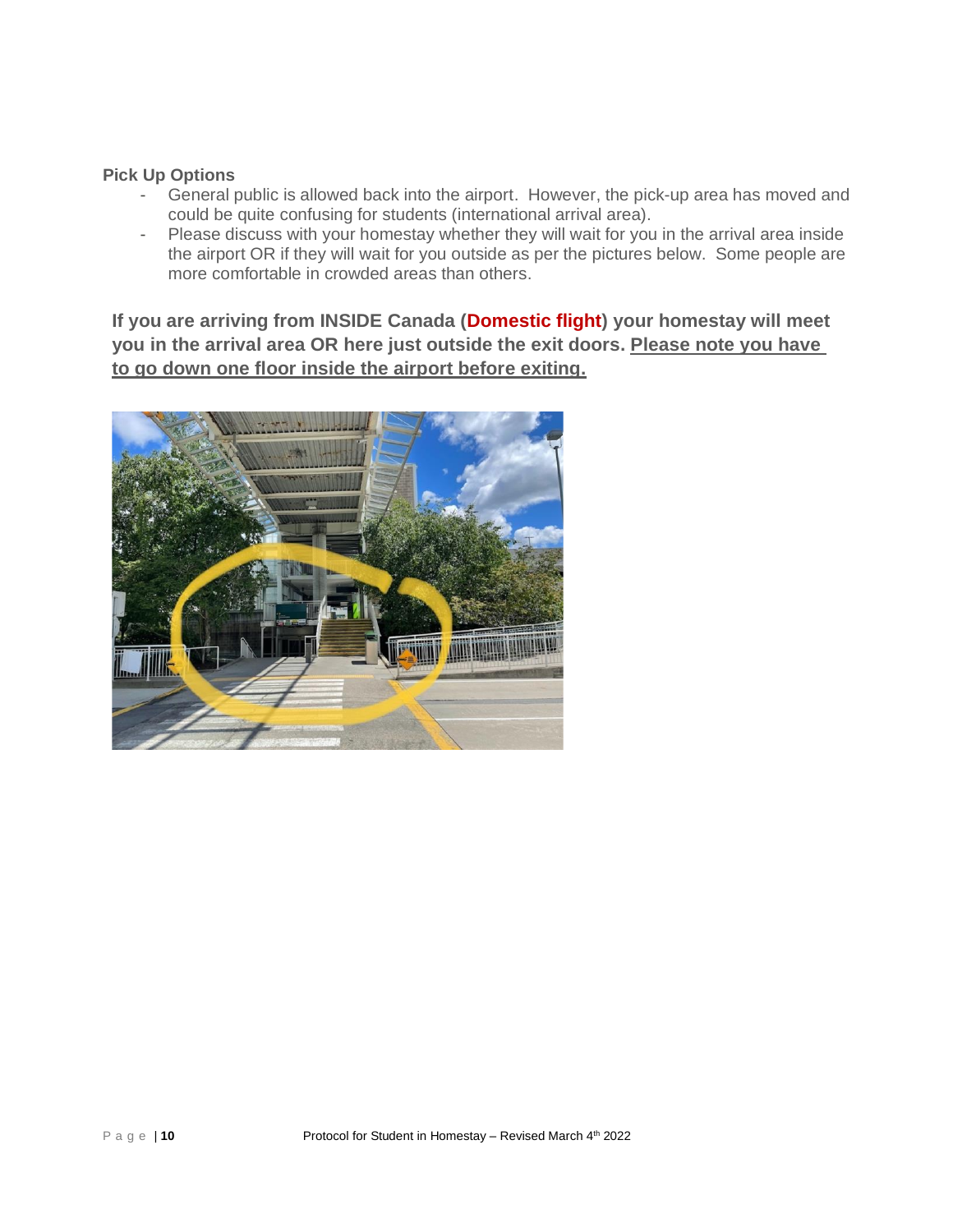**If you are arriving on an International Flight, your host family will be waiting for you outside. Finding the new arrival meet and greet lounge will be difficult for you so please meet them directly outside. Please discuss with them in advance to plan!** 



**Load your own luggage into the car and sit as far away from the driver as possible**

- Although your host family will be excited to greet you, please be cautious in your first few days in Canada
- Your host family may not be comfortable hugging you or shaking your hand at first. Do not take offense!

Students may be asked to wear a mask in the car and even in areas of the home until they are waiting for the results of their on arrival test.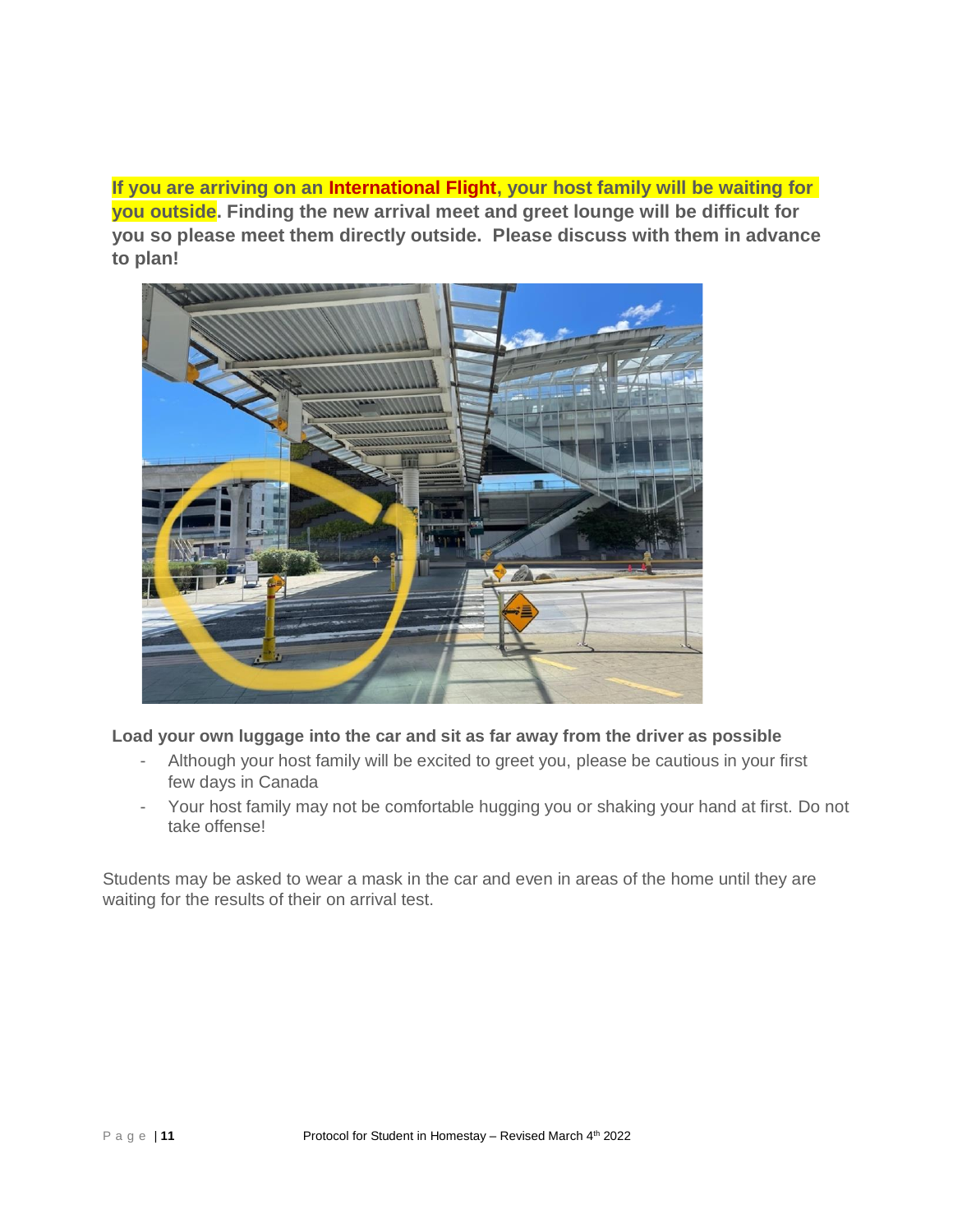# **Quarantine**

Quarantine is only required for those who are not fully vaccinated OR those who have been asked to quarantine due to problems with their ArriveCAN app or documentation. Information is provided here on how to properly quarantine as all people entering Canada must be prepared with a quarantine plan just in case! Please make sure you immediately notify (or have your host family immediately notify) someone in our program if you are instructed to quarantine.

As part of the Quarantine Act, travellers who are not fully vaccinated are required to quarantine for 14 days. This means that you have to stay in your own room for 14 days and avoid contact with others. Remember, Canada Border Services will determine whether you are fully vaccinated or not.

**Written instructions on how to monitor yourself upon arrival or Quarantine SHOULD be provided at the airport. Please give a copy of the instruction sheet you receive to your host family.**

Fully vaccinated travellers must wear a mask in all public spaces (both indoor and outdoor) for their first 14 days in Canada and must keep written record of everywhere they go and any people with whom they have close contact. [More information on this can be found here.](https://travel.gc.ca/travel-covid/travel-restrictions/covid-vaccinated-travellers-entering-canada#airport-test-providers)

For those having to quarantine for 14 days, Government of Canada officials will call you and/or your host family to monitor compliance with quarantine. They may come from an unknown caller or a call with no caller ID. Please note that there are some COVID-19 scams out there. If someone phones claiming to be checking in with you regarding COVID-19 do not provide any financial information. If you are not sure if a call is legitimate, please let your homestay know of your concerns.

These instructions and protocols may seem overwhelming. If asked to quarantine for 14 days, our staff will be in contact with both you and your host family to help. Please ask your host family or Homestay Coordinator for assistance.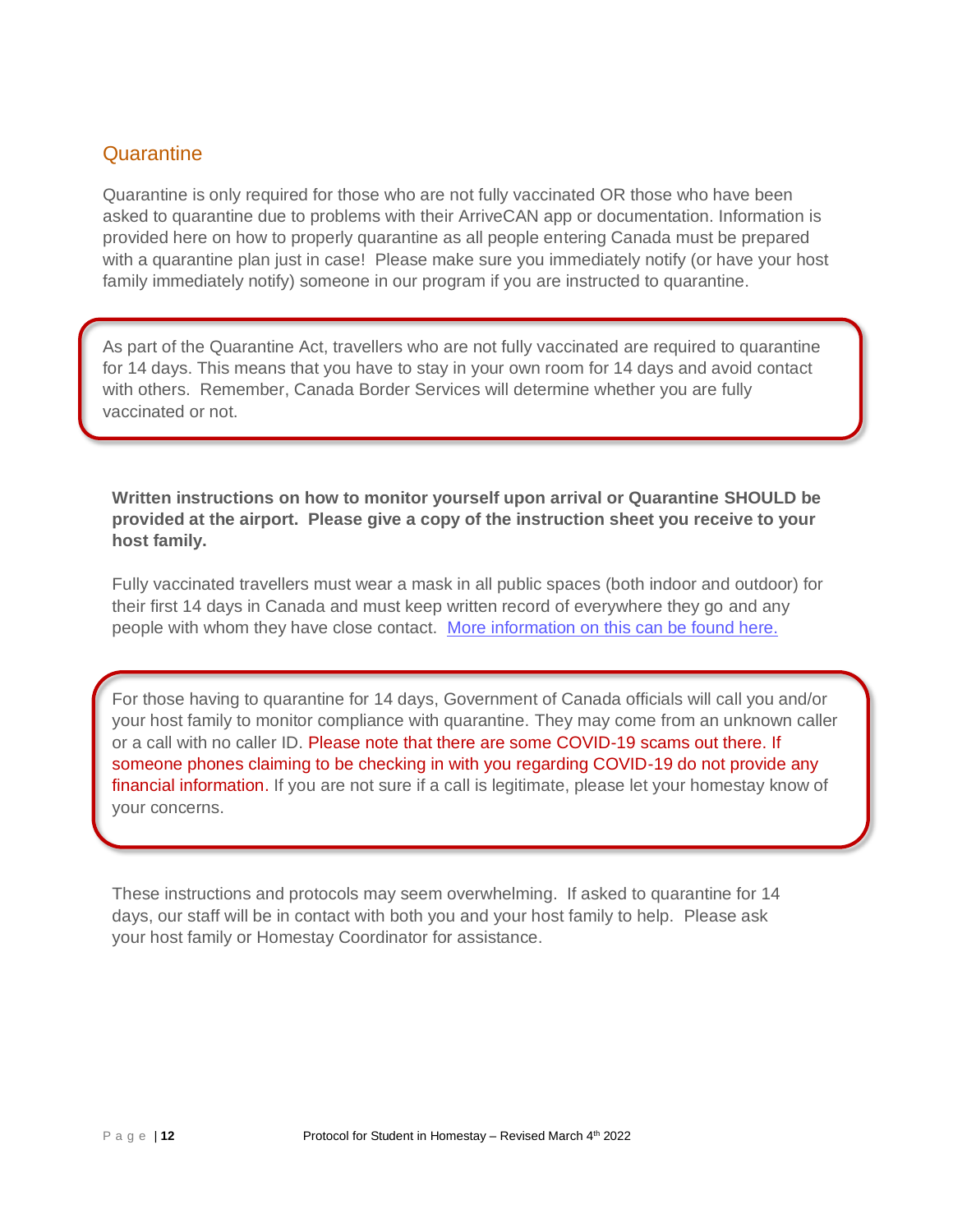# **If you are told to quarantine …**

Your homestay will provide you with food, clean linens every couple of days, a comfortable room and access to them via text, FaceTime, What's App and other remote communication. While in quarantine, you do need to complete a check-in form every day before noon and let us know when you receive your arrival test results. You cannot attend school until you have your negative test results in writing.

If you are in 14 day quarantine, someone from our staff will check in with you via a zoom or phone call every day. You must also continue to fill out a daily check in form daily.

As you may not have had a chance to get a Canadian cell plan yet, please make sure you are connected to Wi-Fi in your house and able to communicate with us and your homestay through an app like FaceTime, WeChat or What's App.

Students who are not required to quarantine MAY be asked by their host family to wear a mask and physically distance within the home until they feel confident the student has arrived healthy and received a negative test result from their arrival COVID test.

# Student Responsibilities and Expectations During Quarantine

## **Stay in your own room as much as possible and away from others.**

- The purpose of quarantine is to ensure that, in the unlikely case you have been in contact with COVID-19 in your travels or pre-departure, your host family and the greater community is not put in contact with it as well.
- Therefore, it is VITAL that you stay in your room. You may, of course, exit your room to use the washroom facilities.

## **Keep your room well-ventilated and clean**

- open your window to let the air circulate.
- It is important to get fresh air and to make sure your room stays clean and fresh.
- Make sure that you have a window open so air can circulate adequately. If you find your room too hot, please let your homestay family know so they can provide you with a fan.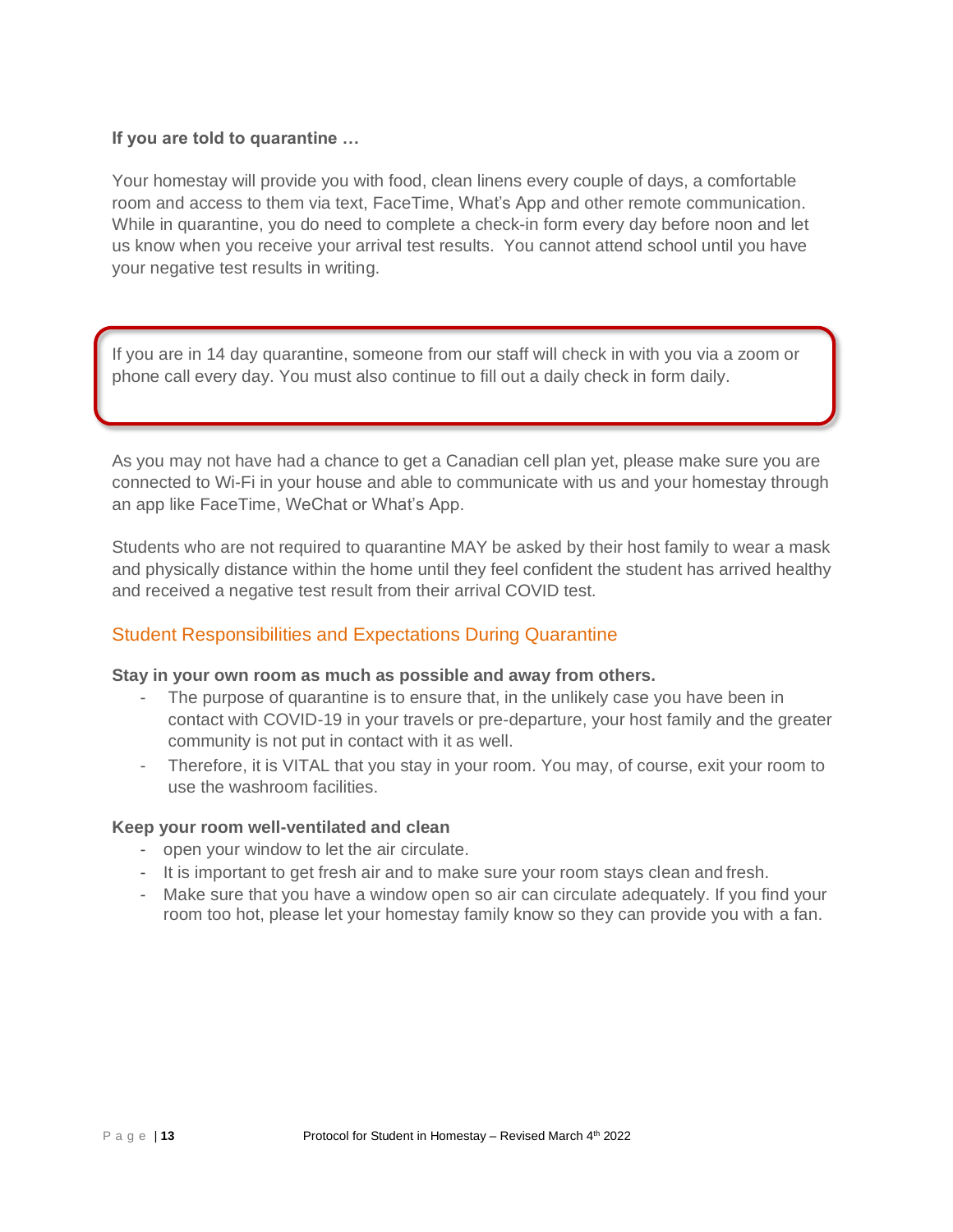## **Practice good hygiene**

- Wash your hands frequently with plain soap and water for at least 20 seconds.
- Use paper towels to dry your hands and dispose of them in the garbage can in the bathroom. When you shower, take your towel back to your room with you.
- Cover your mouth and nose with your elbow when coughing or sneezing, or use a tissue. Avoid coughing into either your hands or into the air. Dispose of used tissues right away into a trash bin and immediately wash your hands.
- Shower once per day and brush your teeth twice a day.

# **Use a separate bathroom whenever possible**

- Your homestay will provide you with cleaning supplies and some instructions on cleaning your washroom. You are to clean your washroom thoroughly once per day.
- Please put all toilet paper in the toilet and flush the toilet with the lid down.
- If you are sharing a washroom, make sure you remove all of your belongings after each use (towels, toothbrush, brush, etc.) and clean the bathroom thoroughly after each use.

# **Complete the ArriveCAN App check in daily.**

**If you arrive and are not deemed fully vaccinated, on Day 8, complete the Day 8 COVID test with the help of your host family and have it couriered as per the instructions that come with the test. Do not attempt to do this test without consulting with your host family.**

**Complete the District Check-In Daily and participate in any zoom calls and video check ins. Check your email!** 

## **Stay connected**

- Text, and use FaceTime or other apps to stay in frequent contact with your homestay
- Ensure your cell phone is charged and you are connected to Wi-Fi (homestay will leave Wi-Fi password in your room)
- Regularly check your emails
- If someone emails or contacts you, please respond immediately
- Make sure you are participating in online communication with our staff as instructed

## **Monitor your physical and mental well-being**

- Complete the online daily health-check for the district and also on your Arrive CAN app. Please fill it out completely and honestly.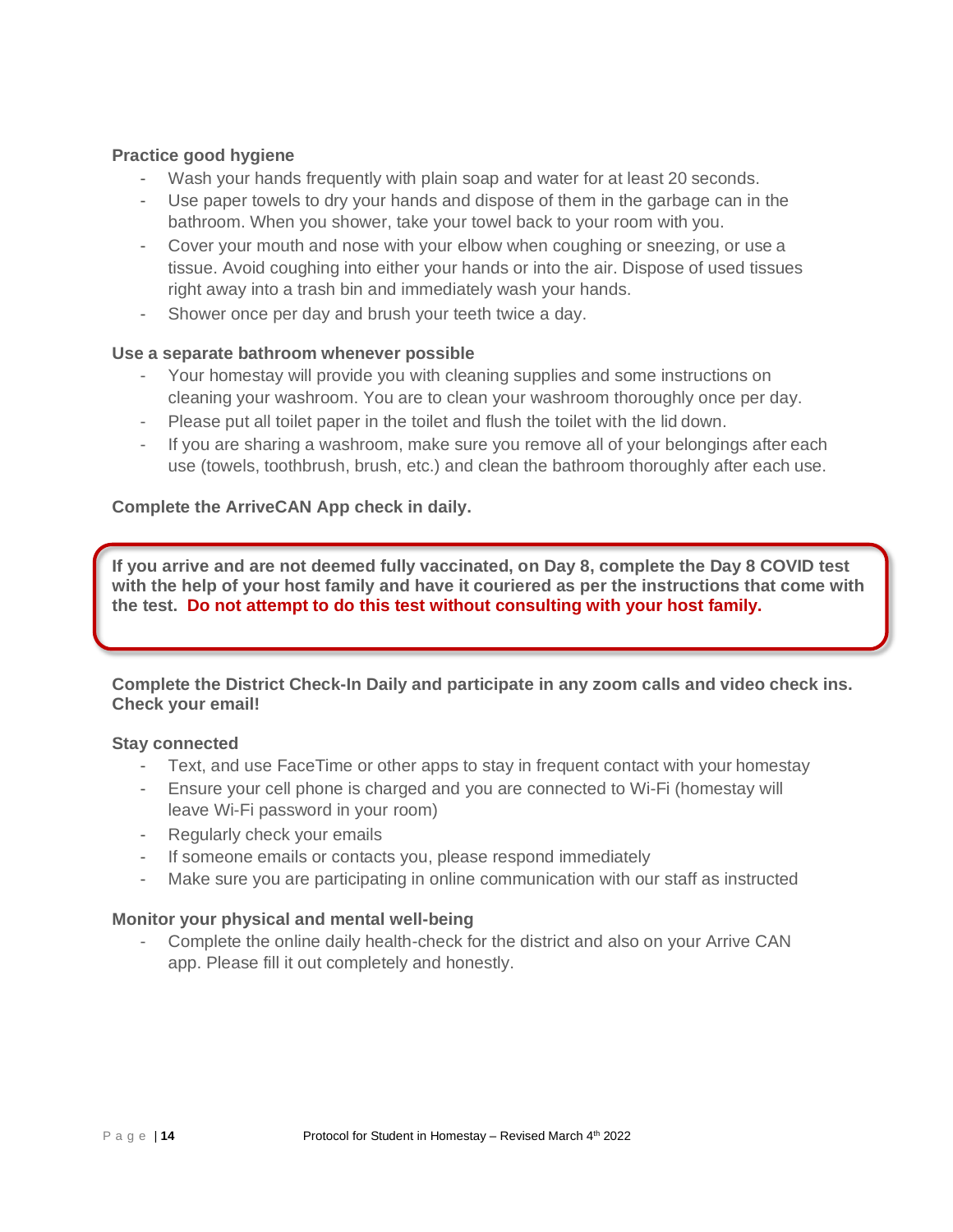- Contact your homestay immediately if you are not feeling well, you notice a change to your 'baseline' health or if you are feeling sad and lonely
- Reach out to our staff any time you want to talk
- Try to establish a 'routine' as quickly as possible. For example, do not stay up all night and sleep all day.

## **Package up your garbage daily**

- Your homestay will provide plastic garbage bags for you. Each day, ensure all of your garbage is placed in the bag. Once a day, put on a pair of gloves, securely tie the bag and place it outside of your room for your homestay to dispose of it.

#### **Take care with laundry**

- Immediately upon arrival in your house, remove your travel clothes and place them in a plastic bag. Put on gloves and securely tie the bag and place it outside of your room.
- Your family will provide you with a laundry hamper lined with a plastic bag. Every three days place your sheets and towels and other laundry in the plastic bag. Wearing gloves, tie up the plastic bag and leave it outside your room. Your family will bring you clean sheets and towels and your clean clothes to fold once washed. Please do not wear anything delicate as your clothes need to be washed thoroughly in hot water.

#### **Be creative**

- Find unique ways to communicate with and interact with your host family … watch movies together virtually, eat dinner together virtually, play games online.
- Try to spend more time communicating with your Canadian family than with your family and friends back home – spending too much time communicating with family and friends back home can make you feel more isolated and lonely.
- If you are new to us, we will provide you with a buddy to communicate with
- Watch for activities and chat groups hosted by our program!

#### **Food**

- Your host family will prepare food for you and leave it at your door. They will contact you when your food is there. Please do not keep any food garbage in your room.
- They will drop off breakfast in the morning and dinner in the evening. If your host family works, they may drop off a bagged lunch for you to eat as well. There will be snacks and water in your room for you to consume when needed.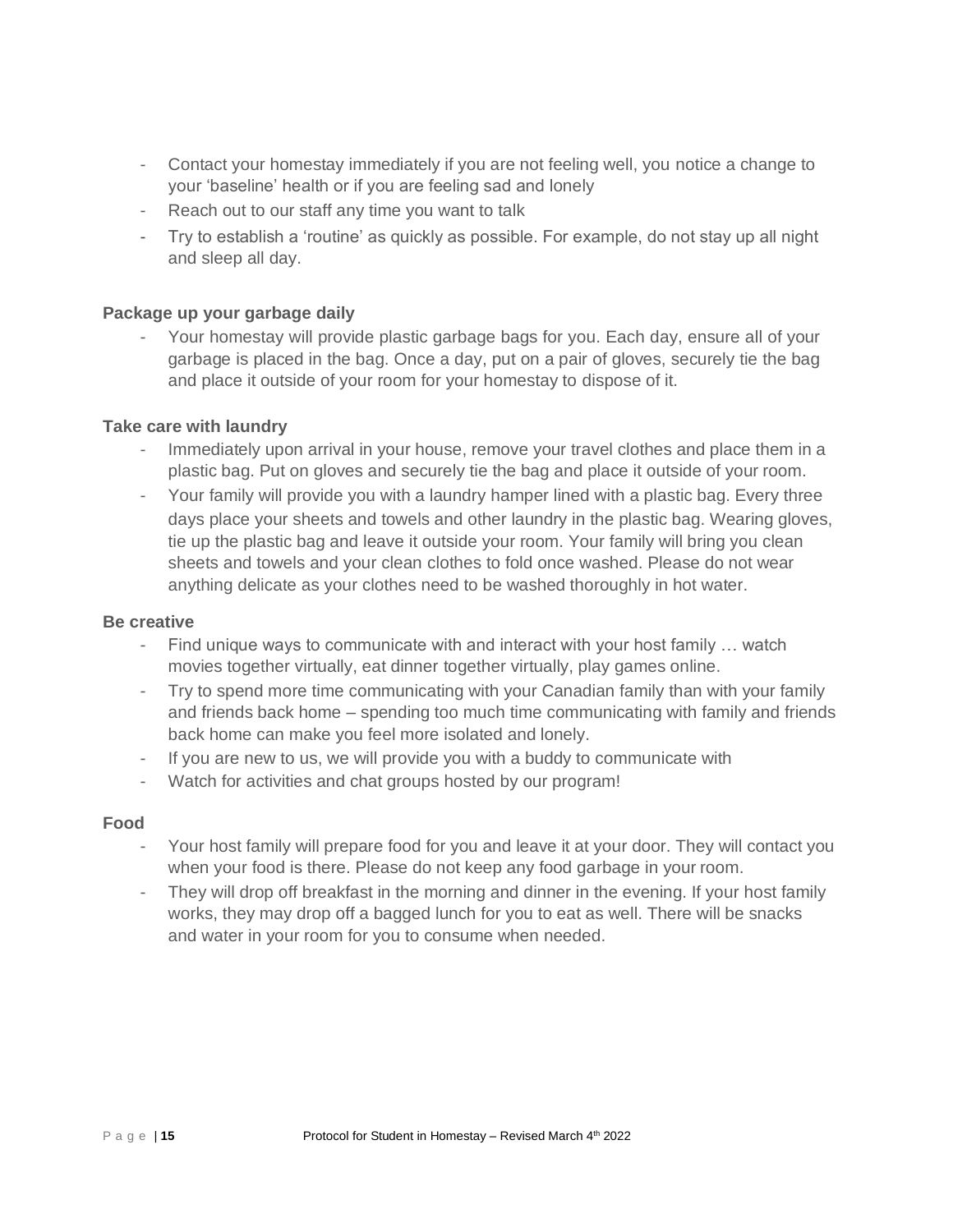- Please communicate with your host family about amount of food and any food issues.
- When finished eating, place your dishes, etc. and any uneaten food outside your door and let your host family know it is there.
- Do not share dishes, drinking glasses, cups or utensils with anyone else in the family

## **Ask for help!**

- These instructions and protocols might seem overwhelming but they are in place to remind you to be careful with your contact with others during the 14-day quarantine
- This is for your personal health and safety and that of our schools, families and community
- If you need to talk or need any help please reach out to any of our staff

**Please remember that Quarantine is a requirement of the Quarantine Act and not optional for those who are not fully vaccinated or have been told to quarantine by Canada Border Services.**

# Expectations for ALL Students

## **Continue to practice proper hygiene**

- Wash hands frequently
- Keep your washroom clean
- When soap and water is not available, use hand-sanitizer
- Let your family know if you don't feel well. If you are ill do not attend school or be in social contact with others.

## **Use proper coughing and sneezing etiquette**

- Cough and sneeze into your elbow, not your hand
- If using a tissue, dispose of the tissue in a plastic lined garbage container immediately

## **Practice physical distancing when outside of the home**

- Stay at least 2m away from all people who are not members of your immediate household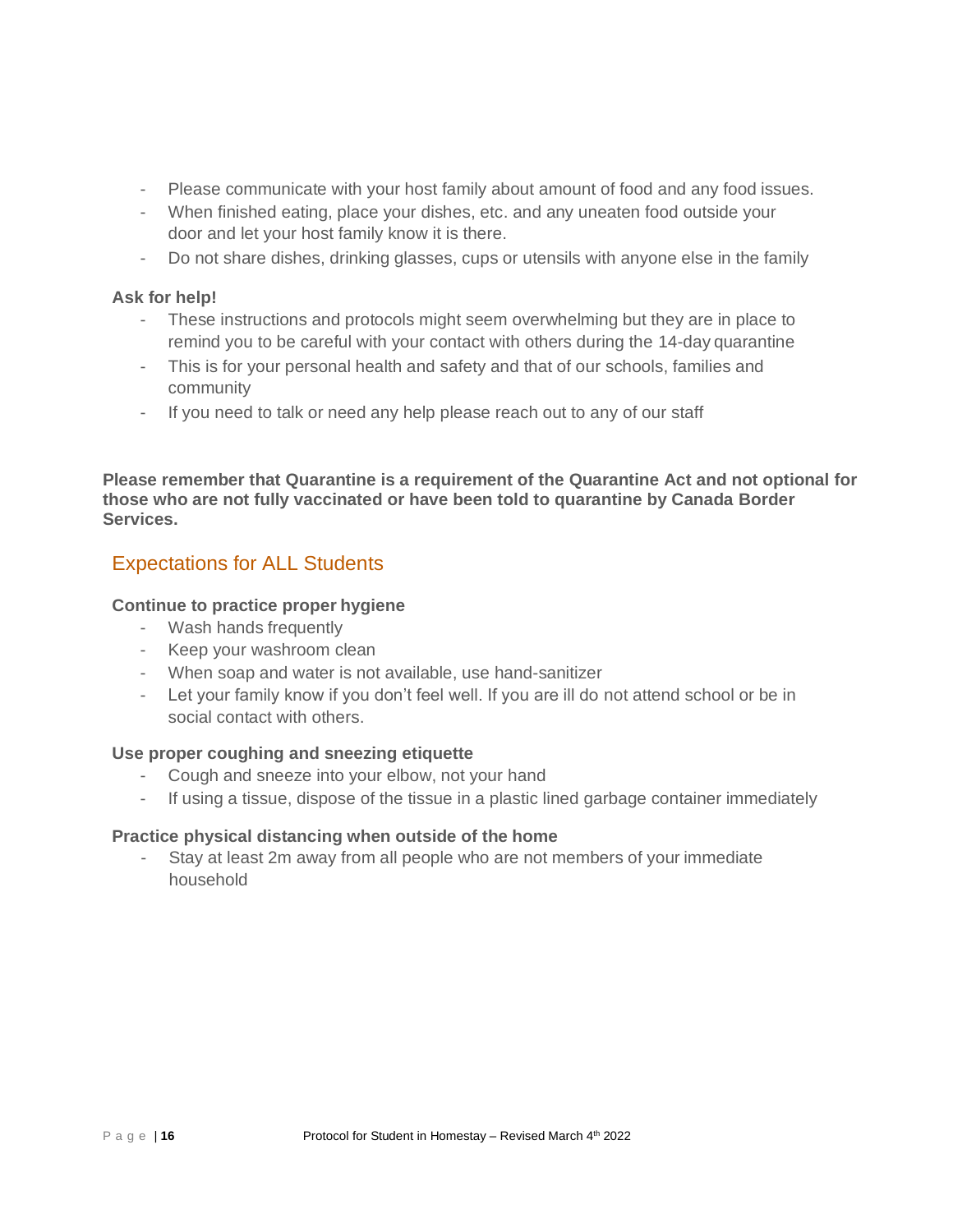## **Sign up for your Vaccine Passport if you are vaccinated**

- for the short term, you can use your passport and foreign vaccination records to enter restaurants and other places where admission is restricted to those who are vaccinated
- However, this is not a long term solution. As well, getting the BC vaccine passport will mean you are eligible for any booster shots as they are given.
- We will email instructions. Please follow them and start the process right away as it can take weeks to get the QR code
- You will need to get a temporary Personal Health Number by phoning 1-833-838-2323. They have people who speak many different languages.
- [More information can also be found here!](https://www2.gov.bc.ca/gov/content/covid-19/vaccine/proof)

#### **Complete the K to 12 Health Check App everyday**

For further information regarding symptoms of COVID and when you should and should not go to school, go for a COVID test, see a doctor, etc contact 8-1-1 or [use this assessment](https://bc.thrive.health/covid19/en)  [tool.](https://bc.thrive.health/covid19/en)

#### **Stay connected**

Keep communicating and reaching out to our staff as needed and communicate well with your host family.

# **Be aware of and follow the current Public Health Orders and Recommendations – [Click Here](https://www2.gov.bc.ca/gov/content/covid-19/info/response)**

**Please note that you are required to wear a mask in school with limited exceptions.**

# If a Student or Family Member Develops Symptoms or is Diagnosed with COVID-19

If anyone in a household is experiencing even mild symptoms including fever, chills, cough, shortness of breath, loss of sense of smell, headache, muscle ache, fatigue or loss of appetite they should inform the host family and our program AND

- Complete the self-assessment tool <https://bc.thrive.health/covid19/en> or contact 8-1-1
- Follow the directions outlined on the self-assessment tool or by the nurses on 8-1- 1 and contact public health authorities if, when and how recommended
- Follow the directions of the Public Health Authority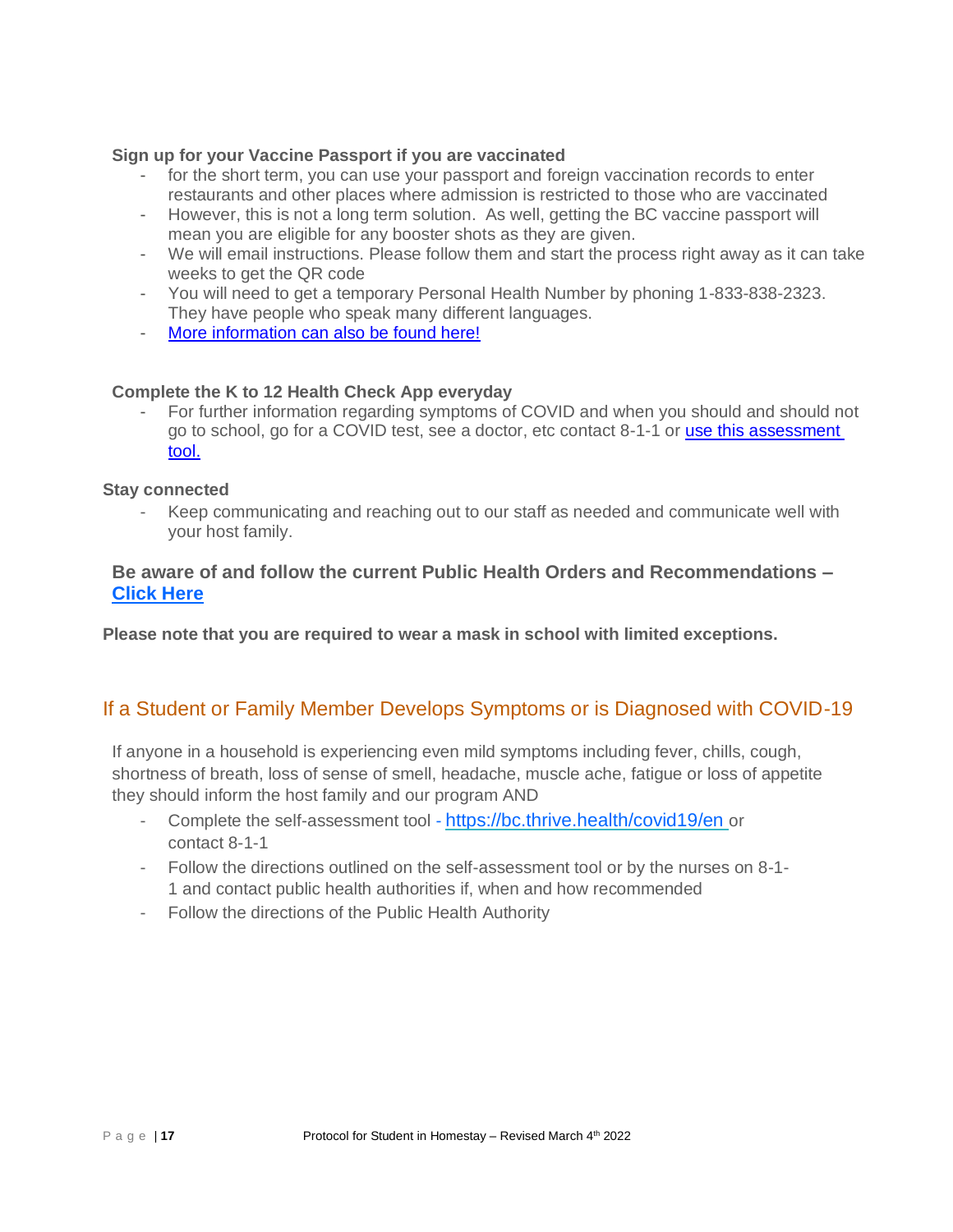# More Resources

Please have a look at all of the embedded resources in this document (indicated by the blue text). For further reading on preparation for contact with and care for individuals exposed to COVID- 19, please refer to the following:

- Tips for cleaning and disinfecting, including garbage collection and laundry procedures <http://www.bccdc.ca/health-info/diseases-conditions/covid-19/prevention-> [risks/cleaning](http://www.bccdc.ca/health-info/diseases-conditions/covid-19/prevention-risks/cleaning-and-disinfecting)[and-disinfecting](http://www.bccdc.ca/health-info/diseases-conditions/covid-19/prevention-risks/cleaning-and-disinfecting)
- Quarantine Explained **-** [https://www.canada.ca/content/dam/phac](https://www.canada.ca/content/dam/phac-aspc/documents/services/publications/diseases-conditions/coronavirus/covid-19-travellers-without-symptoms-returning-canada/covid-19-travellers-without-symptoms-returning-canadag-en.pdf)[aspc/documents/services/publications/diseases-conditions/coronavirus/covid-19-travellers](https://www.canada.ca/content/dam/phac-aspc/documents/services/publications/diseases-conditions/coronavirus/covid-19-travellers-without-symptoms-returning-canada/covid-19-travellers-without-symptoms-returning-canadag-en.pdf)[without-symptoms-returning-canada/covid-19-travellers-without-symptoms-returning](https://www.canada.ca/content/dam/phac-aspc/documents/services/publications/diseases-conditions/coronavirus/covid-19-travellers-without-symptoms-returning-canada/covid-19-travellers-without-symptoms-returning-canadag-en.pdf)[canadag-en.pdf](https://www.canada.ca/content/dam/phac-aspc/documents/services/publications/diseases-conditions/coronavirus/covid-19-travellers-without-symptoms-returning-canada/covid-19-travellers-without-symptoms-returning-canadag-en.pdf)
- Do's and Don'ts for Quarantining [https://www2.gov.bc.ca/assets/gov/public-safety-and](https://www2.gov.bc.ca/assets/gov/public-safety-and-emergency-services/emergency-preparedness-response-recovery/gdx/factsheet_returningtravelers_final.pdf)[emergency-services/emergency-preparedness-response](https://www2.gov.bc.ca/assets/gov/public-safety-and-emergency-services/emergency-preparedness-response-recovery/gdx/factsheet_returningtravelers_final.pdf)[recovery/gdx/factsheet\\_returningtravelers\\_final.pdf](https://www2.gov.bc.ca/assets/gov/public-safety-and-emergency-services/emergency-preparedness-response-recovery/gdx/factsheet_returningtravelers_final.pdf)
- British Columbia Public Health Orders and Recommendations [https://www2.gov.bc.ca/gov/content/safety/emergency-preparedness-response-recovery/covid-](https://www2.gov.bc.ca/gov/content/safety/emergency-preparedness-response-recovery/covid-19-provincial-support/restrictions)[19-provincial-support/restrictions](https://www2.gov.bc.ca/gov/content/safety/emergency-preparedness-response-recovery/covid-19-provincial-support/restrictions)
- Tips for proper hand washing [http://www.bccdc.ca/health-info/diseases-conditions/covid-](http://www.bccdc.ca/health-info/diseases-conditions/covid-19/prevention-risks/hand-washing)[19/prevention-risks/hand-washing](http://www.bccdc.ca/health-info/diseases-conditions/covid-19/prevention-risks/hand-washing)